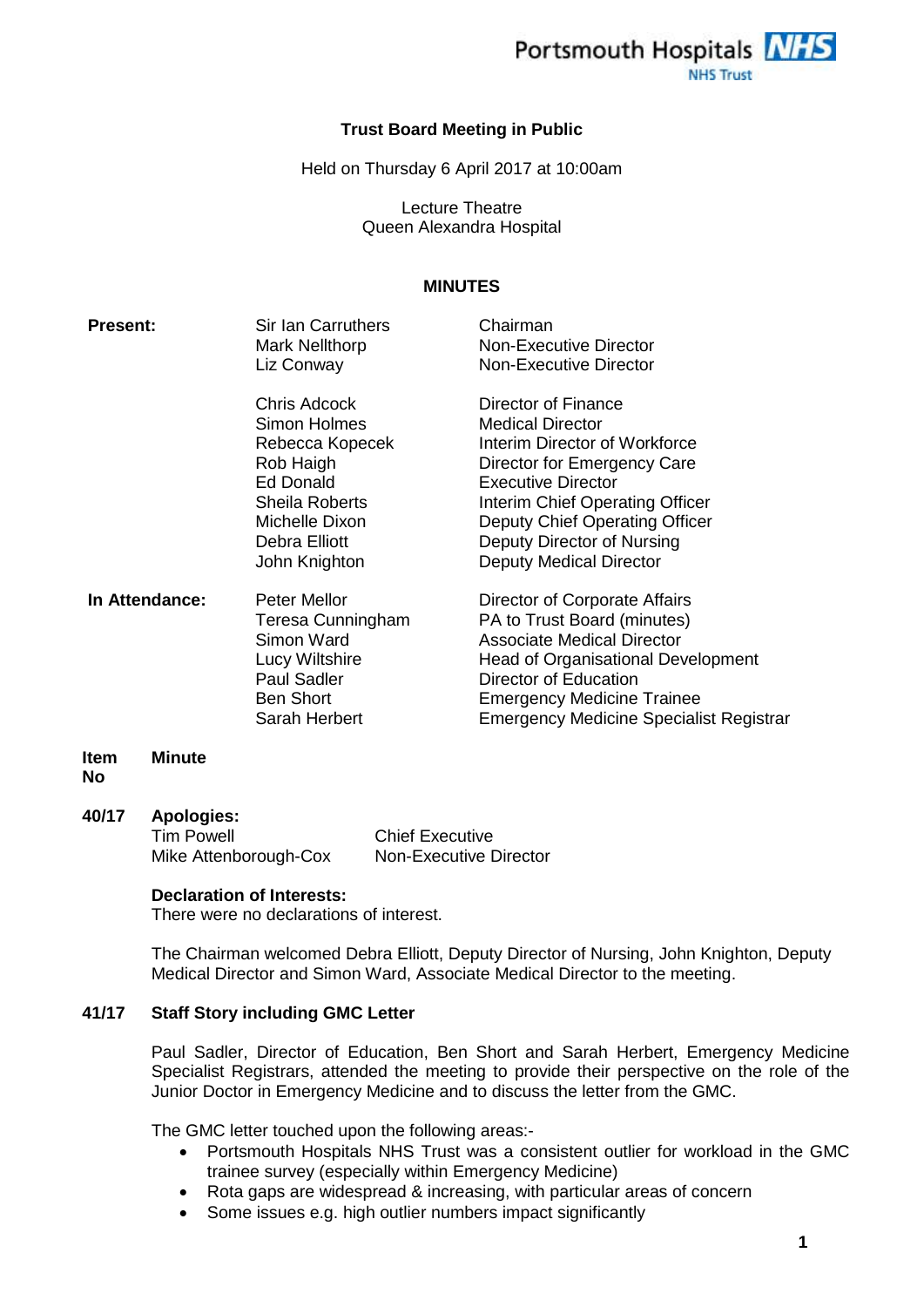- We have a good reputation for trainee support in Portsmouth Hospitals NHS Trust
- New Junior Doctors contract makes requirements to deliver training more explicit
- GMC Trainee Survey 2017 currently open
- Recognition of the need to combat high level stress in order to reduce sickness levels
- Manage expectations of Junior Doctors and be transparent about the pressure of our own Emergency Department

The Director of Corporate Affairs commented that with the pressures described, should the Trust not look at rostering Consultants over a 24hour/7 day period to help relieve that pressure. Paul Sadler agreed that there was a need for more senior decision makers overnight.

The Chairman asked what the Board could do to help improve matters. Ben Short asked the Board to ensure that there are always two decision makers available during night shifts. Flow issues are the main cause of delays. Ben Short also commented that current IT systems could be made faster and more streamlined; this would make a big difference to day to day processes.

Lucy Wiltshire echoed the comments of the Director of Corporate Affairs and could not see why there could not be more senior cover to support Junior Doctors overnight.

The Executive Director for Emergency Care assured that there is an Emergency Department workforce plan in place. He announced that Wessex had recently authorised a bid for additional SPRs, however, there is no guarantee that the Trust will benefit from this. There is a recognised national shortage of Emergency Department senior staff.

The Interim Chief Operating Officer remarked that she was very impressed with the resilience of staff dealing with the pressures within our Emergency Department. She thought consultants to be very supportive of their junior staff. She fully recognised that poor flow was having a negative impact on the department and the staff.

The Chairman queried how many other departments were aware of the pressures the Emergency Department faced overnight and asked why, if they were aware, were they not doing all that they could in improving the discharge of patients which would help relieve the pressure. Sarah Herbert considered the only people outside the department who had any real insight were the medical registrars as they regularly attend the unit. The difference that timely flow makes to the department and staff is tangible; however it is now seen as abnormal when it should be the norm.

The Executive Director for Emergency Care reported that he was currently introducing a new model of care for the medical take, with a requirement that there is more substantial consultant cover and ownership of specialty patients.

The Director of Finance confirmed there were discussions taking place with Simon Hunter, Chief of Service for the Emergency Department, around the staffing model. He agreed that IT issues should be resolved to ease pressure, and assured everyone that patient flow is a priority for the whole system.

The Chairman thanked Paul Sadler, Ben Short and Sarah Herbert for their presentations. He commented that the CQC had recognised the significant improvements being made in the Emergency Department.

Sarah Herbert said that despite the pressures in Portsmouth, there are a lot of trainees who enjoy working in the Trust and it is recognised that they receive excellent support and training. She also commented that Junior Doctors would be very happy to help in identifying improvements.

### **42/17 Minutes of the Last Meeting – 2 March 2017**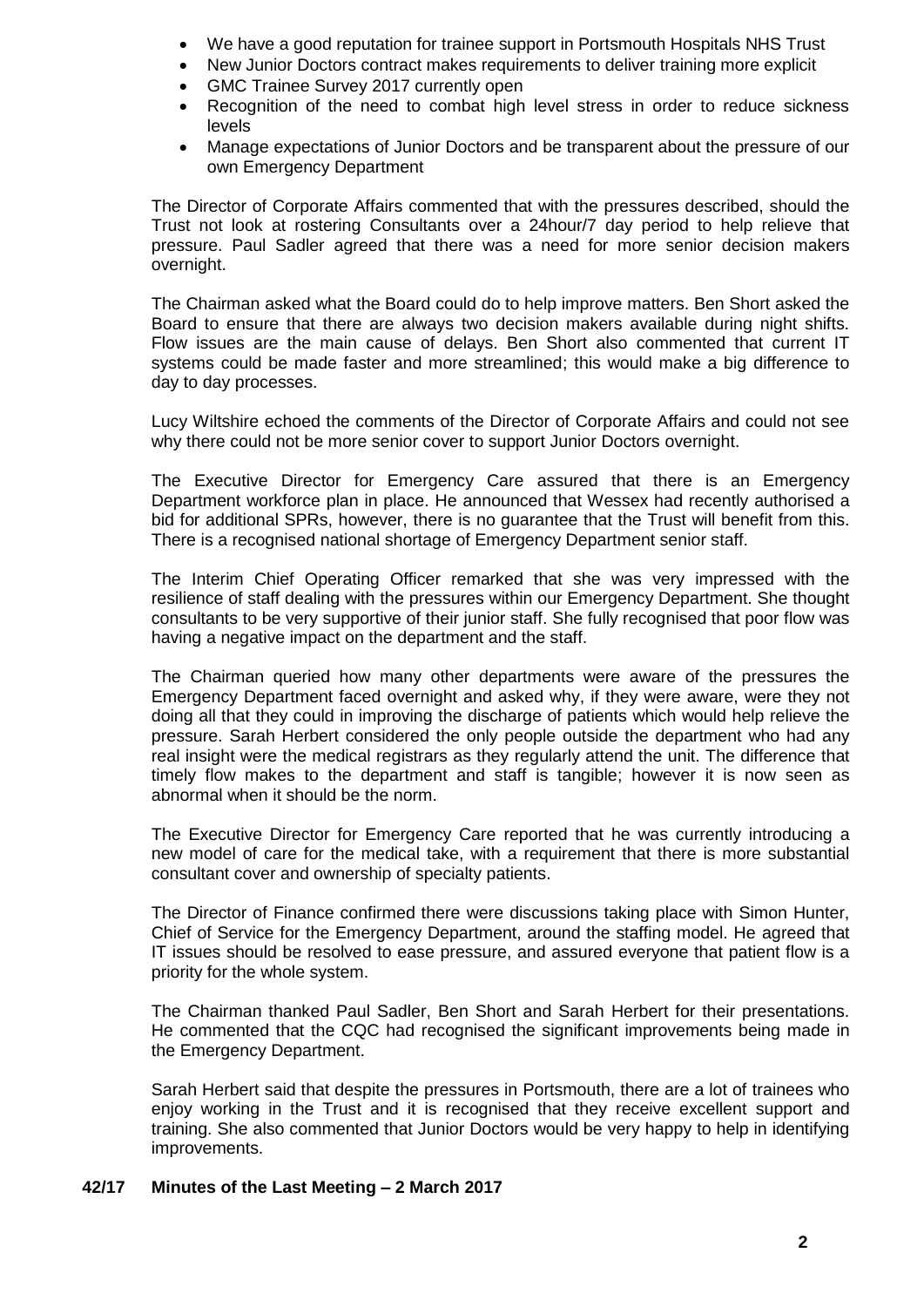The minutes were agreed as a true and accurate record.

# **43/17 Matters Arising/Summary of Agreed Actions**

All complete.

# **44/17 Notification of Any Other Business**

No notifications.

# **45/17 Chairman's Opening Remarks**

The Chairman began by announcing that Dr John Smith, Non-Executive Director, had resigned from the Board with immediate effect. He thanked John for his excellent support and commitment. A replacement will be sought.

The Chairman also said goodbye to Liz Conway, Non-Executive Director, who retires at the end of the month. He thanked Liz for her outstanding contribution and commitment.

The Chairman confirmed that two Non-Executive Directors and one Associate Non-Executive Director had recently been appointed. They would be starting during May.

He also announced that the search for a Chief Executive and Medical Director had commenced and hoped that it would conclude in May. An interim arrangement for a Nursing Director is currently being explored whilst a substantive process is conducted.

The Chairman acknowledged the immense pressure being experienced in the Emergency Department. The rest of the Trust needs to start looking at being more effective in taking the pressure off the department. The Chairman thanked all staff for their continued commitment and gave special thanks to the staff within the Emergency Department.

The Chairman confirmed that the CQC had issued an enforcement notice relating to some concerns detected within AMU. An action plan to resolve these issues has been put in place.

This week sees the implementation of the new Vascular Service. The Medical Director committed to circulating a communication in relation to the new Vascular Service. **Action: Medical Director**

The Chairman reported that the Trust's financial position continues to be challenging with significant threat to the £16.1m planned deficit for the year. The issues associated with our unscheduled care problems are having a very detrimental effect on our financial performance, with significant income being lost because of an inability to admit scheduled care patients due to overcrowding and reduced flow. If this main area of concern was resolved, this would in turn resolve our financial problems and the Trust would be in a positive surplus position.

The Chairman outlined the role of the Accountable Care System; the combined services of Portsmouth Hospitals NHS Trust, Solent NHS Trust and Southern NHS Foundation Trust, working together as one system and to one plan. Sir Ian Carruthers will be chair of the Accountable Care System Board. The three main priorities are 1) urgent care; 2) developing primary care, and 3) delivering a sound financial footing. Each participating organisation will need to be totally committed for this to be a success.

### **46/17 Chief Executive's Report**

The Chief Executive drew attention to key areas of his report:

- NHS Staff Survey
- Budget Announcement is 'Good News' for Health and Social Care
- NHS Mandate Confirms Additional commitments for NHS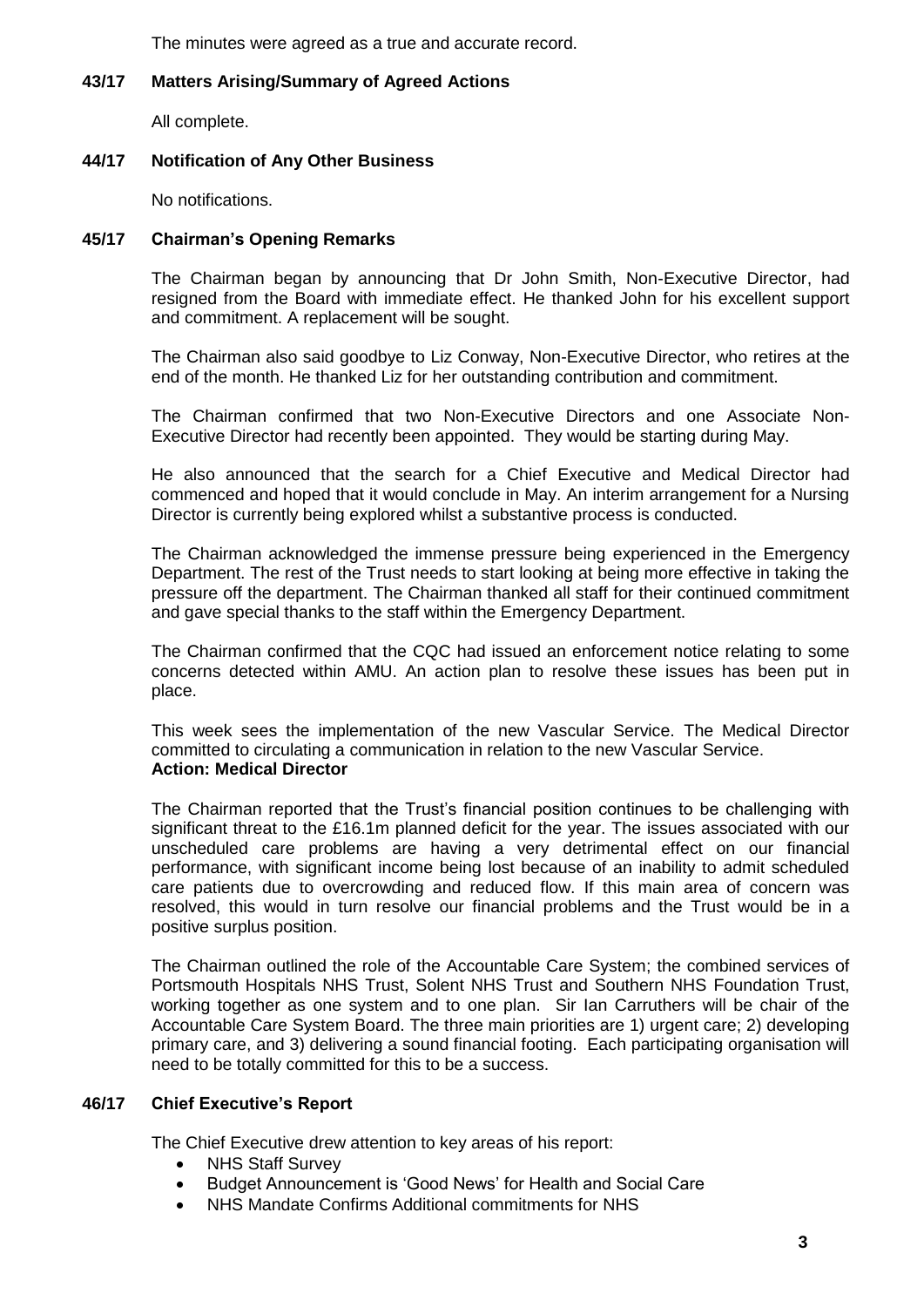- NHS Trusts Cannot Deliver in 2017/18 without More Realism, Flexibility and Support
- New Patient Care Test for Hospital Bed Closures
- Funding Must Reach Front Line for Suicide Prevention Strategy to Succeed
- Ed Smith leaves valuable legacy as he announces NHS Improvement exit

Local News:

 $\bullet$ 



The Chairman asked that the recent Health and Social Care grant and conditions be included in the next Chief Executive's report. There is a need to review the grant along with the Social Care review and have a clear understanding of the rules. **Action: Chief Executive**

### **47/17 Integrated Performance Report**

### **Quality**

The Deputy Director of Nursing drew attention to the following areas, with supporting comment from the Medical Director:

- CQC state of care report to note the findings of the CQC report
- SIRI Increase in SIRIs attributable to the increase in breaches of the Decision to Admit (DTA) target. 94 SIRIs were reported in February, compared to 40 in January. The increase is attributable to the Decision to Admit (DTA) target breaches, 11 reported SIRIs were clinical events
- Pressure Ulcers The Trust confirmed 0 (zero) avoidable grade 3 and 0 (zero) grade 4 pressure ulcers in February. This compares to 1 grade 3 pressure ulcer reported in January. The current year-to-date position is 16 avoidable grade 3 and 0 (zero) grade 4 pressure ulcers. The Trust has been free from avoidable grade 4 pressure ulcers since January 2015. The Trust confirmed 3 unavoidable grade 3 pressure ulcers in February, which is a decrease on the 4 that were reported in January
- Dementia/VTE Continued improvement with Dementia Screening. Compliance for January and February equates to 72.55% with a quarter 4 target of 90%. The VTE risk assessment figure for February is 96.1% (subject to validation), compared to the January figure of 95.05%. The National average for VTE assessment (NHS England, Q2 2016-17) is 95.51%
- Falls There have been 4 confirmed falls incidents in February. 1 was reported as having resulted in the death of a patient in Medicine. This has been reported as a SIRI. 3 were reported as resulting in severe harm; 1 in MSK and 2 in Surgery and Cancer. The incident reported in MSK had occurred at the end of February but was reported as a SIRI in March and so will be included in March figures. The 2 incidents in Surgery and Cancer have both been reported as SIRIs. Since the last report 2 incidents have been confirmed as resulting in moderate harm. The current year-todate position is 37 confirmed falls incidents, 31 resulting in severe harm (reported as SIRIs) and 6 resulting in moderate harm
- Safety Thermometer The Trust achieved 100% data collection for February.
- Patient Moves Increase in the number of reported non-clinical moves between 2100 and midnight (average of 6.2 per day compared) and between 0001 and 0700 (average of 4.2 per day)
- Friends and Family Decrease in ED response rate to 14.4% which, although below the 15% target, remains above the national average. A reduction has been noted in the number of patients who would recommend ED, either positively or negatively
- Infection Control:
	- $\circ$  MRSA The 3 MRSA bacteraemia reported in January have been attributed to third parties following referral to NHS England. The Trust reported 0 patients with MRSA bacteraemia in February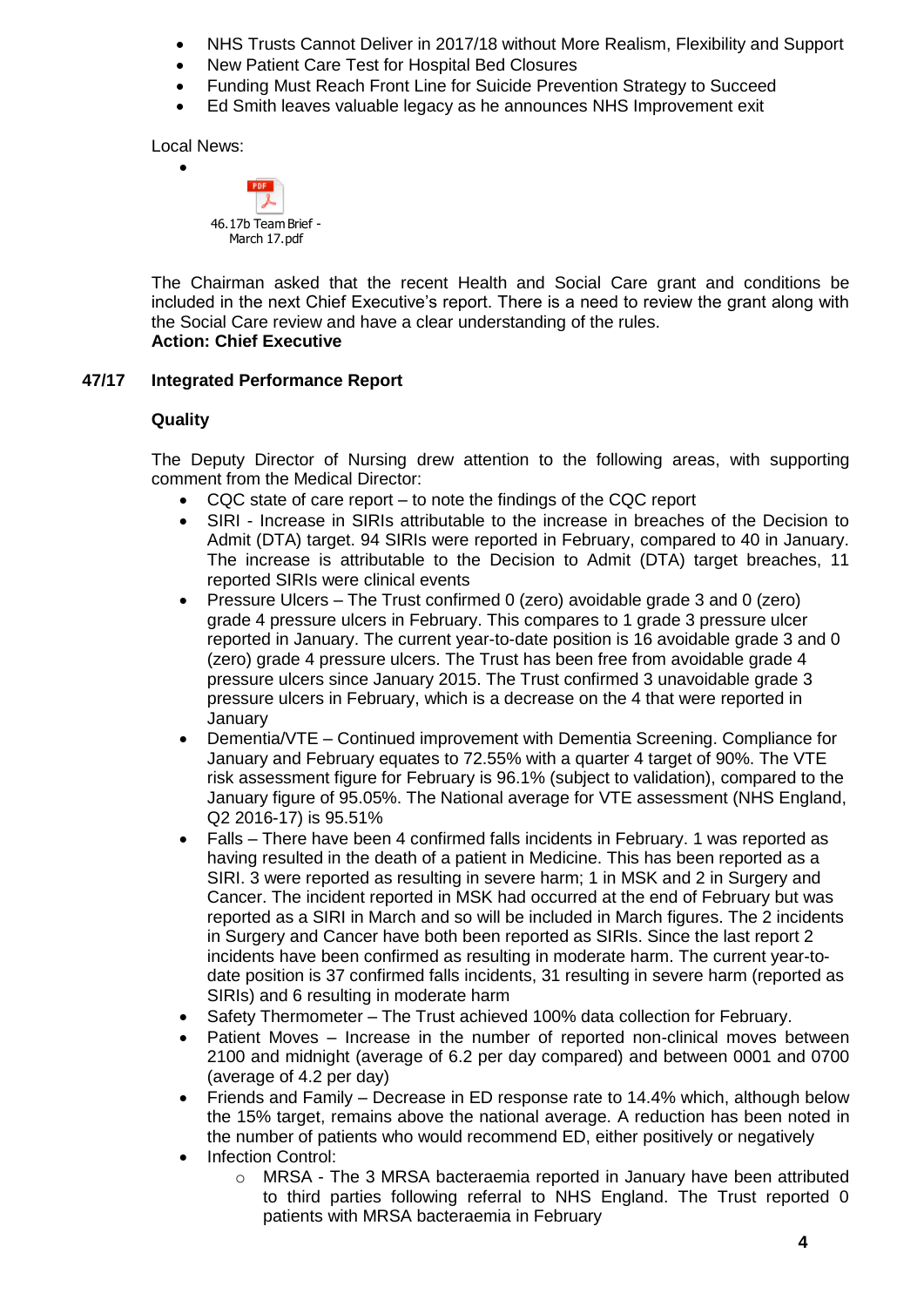- o C.Difficile The Trust reported 2 patients with C.Difficile attributed to the Trust in February against a monthly objective of 3. The cases occurred in Medicine and Intensive Care (ITU)
- o MSSA There was 1 patient reported with MSSA bacteraemia attributed to the Trust in February
- HSMR Trust HSMR for the 12 months to November 2016 has decreased to 109.82 (12 months to October 2016 rate of 110.11). Trust SHMI has been updated to include quarterly data previously unavailable. Overall SHMI for July 2015 to June 2016 is 110.77. Weekend mortality is lower than weekdays. Deaths are reviewed in the Mortality Review Panel meeting
- Stroke The Trust has provisionally achieved 9 of the 13 key measures for January (see table) based on 69 admissions (clock starts). Scan within 1hr: not achieved 36.2% (standard 48%). Scan within 12hrs: 98.6% achieved (standard 95%). Direct Admission to Stroke Unit: not achieved 44.1% (standard 90%). % patients who spend 90% of their stay on a Stroke Unit: 86.8% achieved (standard 80%)
- Sepsis The quarter 4 audit to meet the CQUIN requirements is currently underway

The Chairman recognised that, on the whole, these results were very good. He congratulated the Medical Director and his colleagues. He also recognised the negative effect on the HSMR of patients remaining in hospital for too long.

# **Operations**

The Chief Operating Officer drew attention to the following areas of her report:

- RTT All patients waiting for treatment (total waiting list). The Trust achieved 90.49% against the 92% standard for February, and just below the revised improvement trajectory of 90.9% at aggregate level. There were 2 breaches of the 52 wk. maximum wait standard
- Diagnostic Waits The maximum 6 week waiting time standard for diagnostics was achieved; performance was 99.0% against the improvement trajectory of 99.1% (national standard 99%)
- A&E Performance was 75.32% against the 95% standard and the improvement trajectory of 85%. Total attendances in February averaged 361 per day. There had been 88 breaches of the 12 hour trolley wait standard
- Cancer 5 of the 8 national standards were achieved, 62 day first definitive treatment, screening and 31 day subsequent surgery are currently not being achieved. Provisionally, there were 4 patients who had waited more than 104 days for treatment
- Delayed Transfers of Care 6.2% of patients were officially delayed in their transfer of care compared to 2.5% in February last year; the majority of patients are waiting for social care assessment. The average number of medically fit for discharge patients was 246 compared to 181 in February last year, and is a deterioration from 244 last month

Simon Ward highlighted that all of the MRI and CT scanners are operating at a higher rate than expected and that there is no contingency if a breakdown occurs. The Medical Director is providing a report on Radiology – capacity, demand and strategy- to the next Trust Board meeting.

The Director of Finance commented that the capital programme is becoming a material issue and requires a review of capital allocations as it is being further reduced next year. He is currently debating the issue with NHSi as he considers the capital allocation to be small for a Trust of this size. The equipment cycle is reaching a critical point.

The Executive Director for Emergency Care reiterated that a new medical model of care is to be introduced to provide a better rolling review of patients and to minimise delays in referrals. The new model is intended to commence on  $8<sup>th</sup>$  May 2017. The model will also see much more productive communication between departments and a revised on-call medical rota working to an agreed triage protocol. The Executive Director for Emergency Care, the Medical Director and Deputy Medical Director will ensure that all Chiefs of Service fully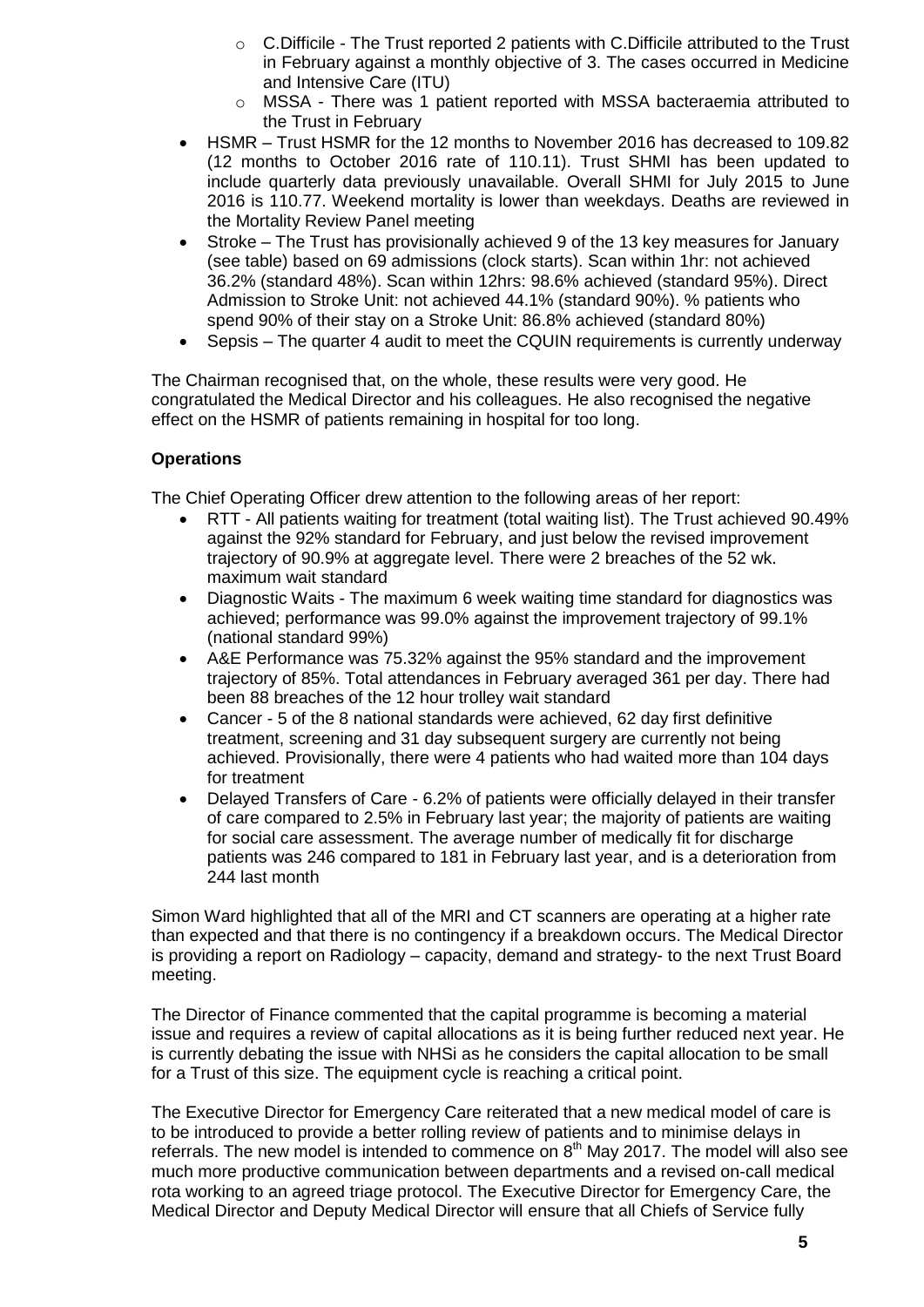understand why these changes are essential.

Mark Nellthorp asked if any assessment had been made of the benefit of these changes and if they would produce the necessary change. The Executive Director for Emergency Care replied that there was National evidence that shows that having a senior decision maker at the start of a patients journey helps avoid/reduces their stay. It is also evidenced that providing appropriate treatment at the beginning of the patient journey also reduces length of stay.

The Medical Director commented that he did not anticipate these changes would radically improve the 4 hour wait target but that they would certainly achieve improvements in quality. .

The Interim Chief Operating Officer presented A&E performance data; please see the presentation below for full details.



The Chairman recognised that improvements had been made but insisted that the Trust's performance was still below an acceptable level.

Sarah Herbert questioned how the Trust would be able to sustain an increase in performance. The Interim Chief Operating Officer replied that performance would be sustained once the issues surrounding flow were resolved. The number of those patients who were medically fit for discharge but that had yet to leave the hospital needed to be significantly reduced to enable flow.

Mark Nellthorp raised concern that the Trust need to be doing more for medically fit for discharge patients. The Chairman echoed this and added that there needed to be more discharges in the mornings throughout the Trust.

### **Finance**

The Director of Finance drew attention to the following areas of his report:

- This report illustrated the position at Month 11
- Process of closing down the accounts is underway
- The Trust had a surplus of £1.2m as its planned financial outturn for 2016-17. The first two quarters of the financial year had a deficit plan aligned to the 2015-16 final run rate. The plan then required staged financial improvements from July 2016 onwards
- The Trust's Income and Expenditure position at the end of February 2017 is an actual deficit of £20.3m. This is £19.4m behind the planned deficit position of £0.9m. The deficit position includes a partial loss of allocated STF funding. In quarter 2 this is linked to lower than required levels of operational performance in RTT in August and September 2016 and is valued as a loss of £0.3m. A mitigation case for the loss has been proposed to NHSi
	- $\circ$  Year to date actual deficit of £20.3m. This includes the further loss of quarter 3 STF funding of £ 3.65m and a further £ 1.21m for January and February 2017.
	- $\circ$  Month 12 accounts will include the benefit of technical issues which are not included in the year to date position
- Income is a significant challenge:
	- o Year to date c£14.9m behind plan
	- $\circ$  NHSi has confirmed that our appeal in respect of Sustainability and Transformation Plan funding in respect of the 18 week referral to treatment target was unsuccessful (c£300k)
	- $\circ$  The unscheduled care disruptions have significantly impacted on our ability to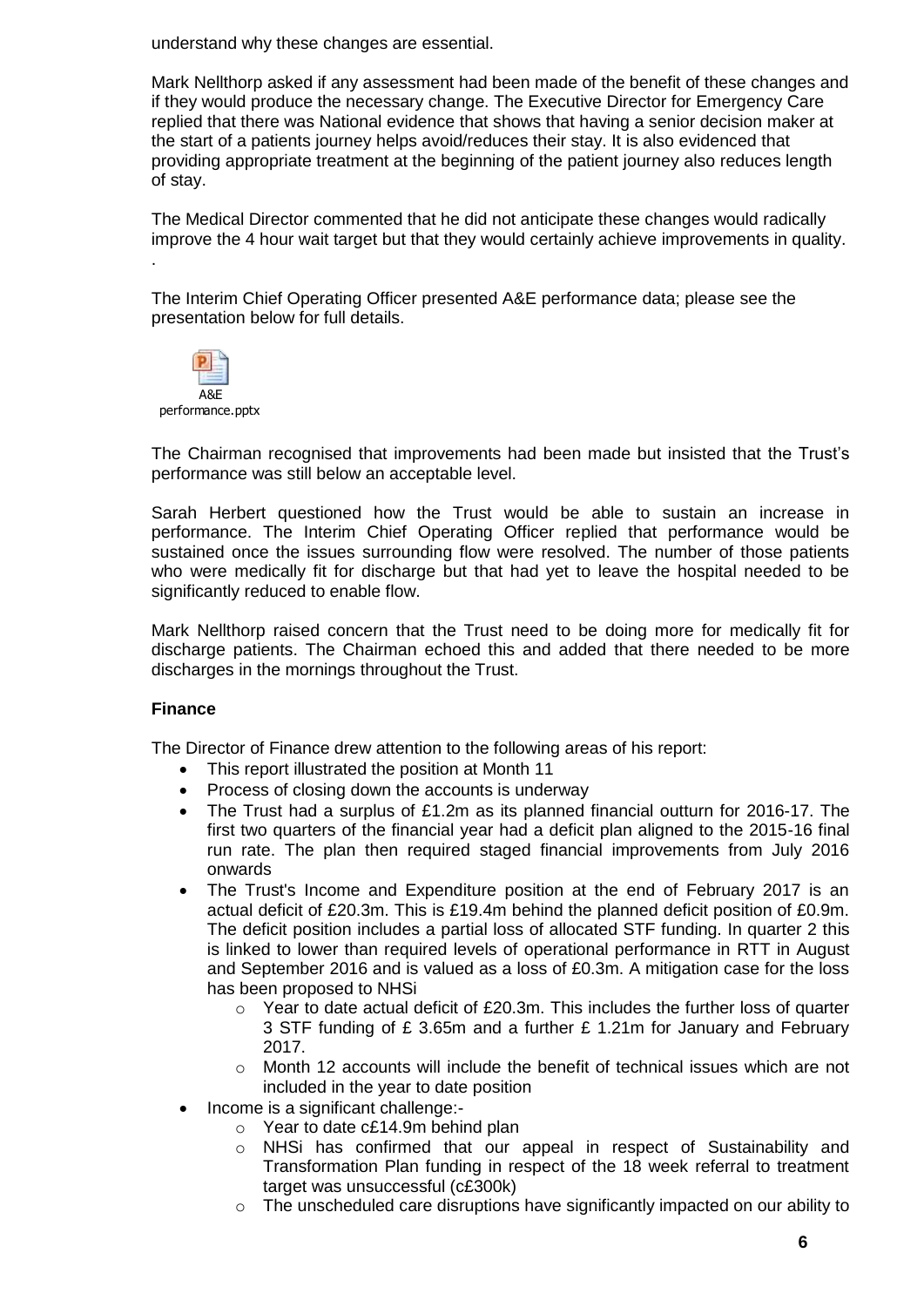carry out the necessary activity to deliver the required income, whilst material costs have continued to be incurred. We are working with commissioners to do all we can to mitigate further deterioration in the financial position with regards to income. The scale of this is between £2m-£3m and therefore, delivery of the previously forecast £16.1m deficit is at risk accordingly.

o Considerable progress on CIPs has been made and this needs to continue.

#### **Workforce**

The Interim Director of Workforce drew attention to the following areas of the report:

- The total workforce capacity increased by 30 FTE to 6979 FTE in February 2017 and is 175 FTE over the new funded establishment
- The temporary workforce capacity increased to 494 FTE in February 2017 and comprises 7.1% of the total workforce capacity. This is a 0.3% increase compared to January 2017
- The number of shifts that have breached the capped rates, or are off-framework, have decreased by 427 shifts to 1773 shifts in February 2017
- The evidence indicates that overall staffing levels have increased from 99.1% to 99.3% compared to planned levels
- The CHPPD metric has been recorded up to Month 11. The evidence collected indicates that overall CHPPD is 5.0 for RNs and 2.6 for HCSWs for PHT. This was similarly reported in previous months with a small decrease in RNs and small increase in HCSWs
- Appraisal compliance has decreased and currently stands at 81.9% in February 2017, below the 85% target. Appraisal compliance has been below target since the beginning of the financial year
- Total essential skills compliance increased in February 2017 from 89.5% to 89.6%. Information Governance Training has increased to 91.3% but is still below the Information Governance Training target of 95%
- Sickness Absence Rate (12 month rolling average) increased to 3.9% in January and remains above the target. In-month sickness absence increased to 4.4% in January and is above the target
- Flu CQUIN of 72.5% of staff being vaccinated was achieved. This includes front line health care workers who did not have the vaccination due to contra-indications, allergies, treatment which the vaccine could affect or they had been vaccinated elsewhere. 1031 members of staff (15.8%) were written to and invited to an individual vaccination appointment but did not attend. 765 (11.7%) declined to be vaccinated and completed a consent form to that affect
- A 1% pay increase for both medical and non-medical staff has been agreed as well as an increase in pension contributions

Mark Nellthorp asked if the Trust had quantified how much time was spent on appraisals and queried if it was currently the best use of time given the current situation of the Trust. The Interim Director of Workforce insisted that it was imperative that appraisals continue; it increases staff development and morale. The Medical Director added that the quality of the appraisal was important and that appraisers need to be trained properly.

The Director of Corporate Affairs highlighted that an enormous amount of work had taken place to improve essential skills and mandatory training, however, some staff are actively choosing not to complete their training and this will not be allowed to continue; essential skills training is not optional.

Liz Conway asked, in her role of Chair of the Patient Experience committee, that her replacement champions complaints. The Chairman agreed.

### **48/17 CQC Improvement Notice and Urgent Care Quality Improvement Plan (CQC)**

The Deputy Director of Nursing presented this report which comprised of 2 parts:

- Part A compliance with the CQC improvement notice
- Part B compliance with the Urgent Care Improvement Plan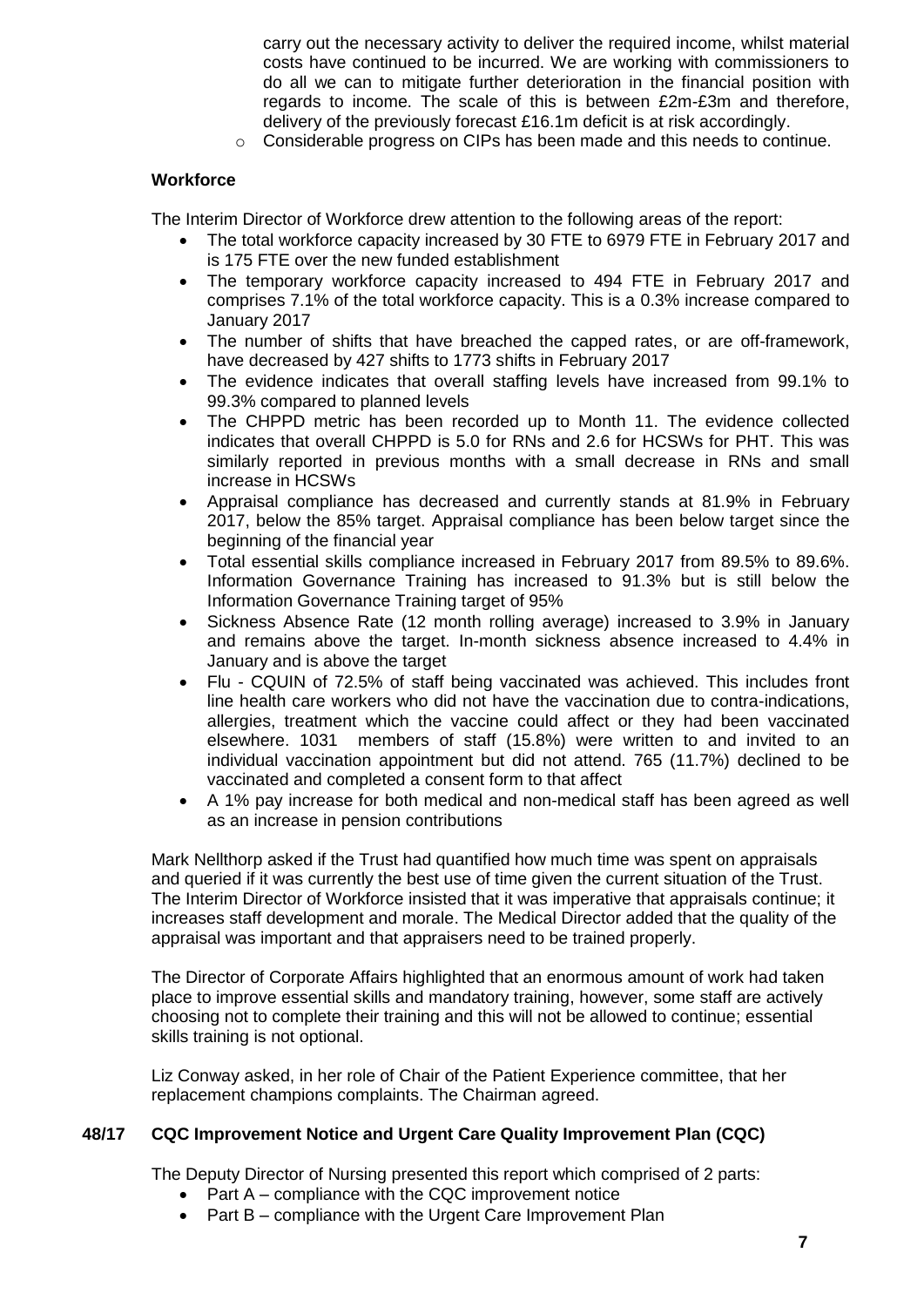The Deputy Director of Nursing drew attention to the following highlights. This report updates on the outcome of recent CQC inspections and subsequent actions.

- The inspection by the CQC in February 2016 resulted in the Trust receiving an Enforcement Notice due to safety concerns relating to the Emergency Department
- Following an unannounced inspection on 29th and 30th September, the CQC found that significant improvements in patient safety had been made and proposed to remove the enforcement notice
- As a consequence of the September visit, the Trust had received requirement notices for which an action plan had been developed; progress against which has been reported to the Board on a monthly basis
- The final report following the inspection in September was published by the CQC on the 1st February
- An action plan in response to the requirements contained within the final report was submitted to the CQC on the 27th February 2017
- Three further unannounced inspections have taken place since September; the 16th and 17th and 28th February 2017
- As a consequence of these inspections, the CQC imposed four conditions upon the Trust on 3rd March 2017
- The Trust developed a short term action plan to ensure all actions raised from the February inspections were being addressed and actioned accordingly
- The Trust is in the process of assembling a more comprehensive action plan than that originally submitted to the CQC. Once developed and agreed, it is this plan that will be reported to Trust Board.

The Executive Director for Emergency Care added that the plan is reviewed daily and actions taken accordingly, and confirmed that a clear and safe pathway for GP patients being admitted into AMU had been established.

The Chairman sought assurance that the Trust was compliant with the conditions imposed upon it. The Deputy Director of Nursing responded to say that the Trust was but that adequate staffing levels needed to be maintained to maintain compliance. Escalation triggers have been put in place if staffing levels are low; beds will close in these circumstances. The Deputy Director of Nursing also highlighted that a number of commitments have been made in relation to DOLS compliance and the majority of targets were being achieved. The Chairman asked for a more formal update on whether the Trust is achieving the conditions imposed by the CQC.

# **Action: Deputy Director of Nursing**

The Director of Finance reassured the Board that the Executive Team is regularly discussing this in the weekly Executive Management Team meeting.

### **49/17 Annual Education, Learning and Development Report**

This item was taken out of turn.

The Interim Director of Workforce drew attention to the following highlights from her report. Please see the report attached for full details.

- This report was produced in August 2016 facts and figures are for financial year 2015/16
- We have continued to utilise the external funding in a similar manner (as mandated by HEE Wessex for specific training purposes e.g. Salary Support)
- We have continued to support the development of new roles e.g. Nursing Associates
- Challenges as listed in report still remain, funding, attracting students, real estate and apprentice levy

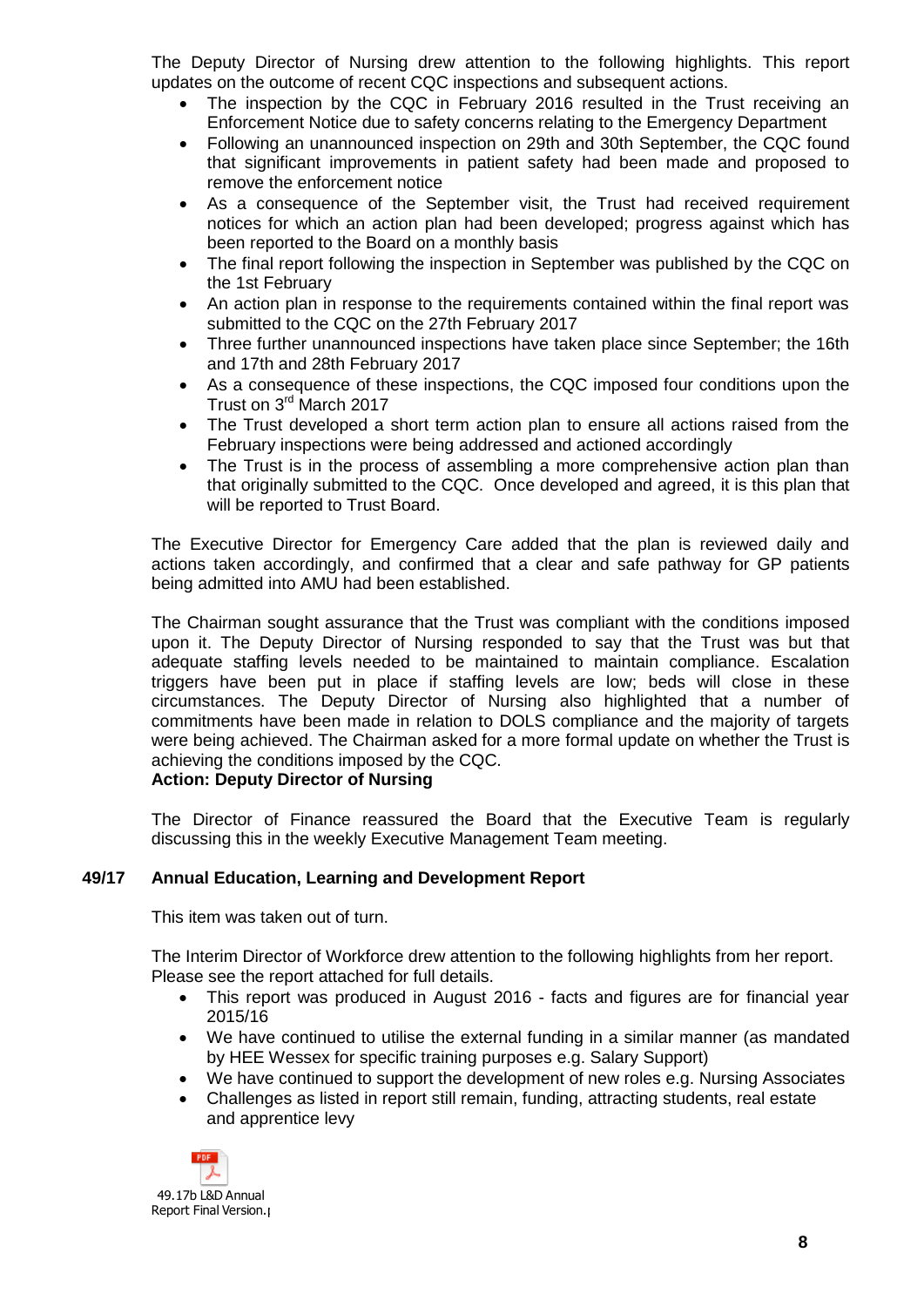# **50/17 National Staff Survey**

This item was taken out of turn.

Lucy Wiltshire, Head of Organisational Development, was in attendance to present the national staff survey and drew attention to the following key areas:-

- Full census of staff undertaken with 3949 responses (58%), which is in the highest 20% of acute trusts nationally
- Maintained overall staff engagement, showing a significant increase from 2012 (*launch of internal staff engagement methodology with board commitment to staff engagement*)
- Top 20% in 12 of 32 key findings when compared to all acute trusts nationally (decrease from 15 in 2015)
- Trust Board are requested to endorse proposals for priority areas of focus for 2017. 2017 priority areas:-

| Bottom five ranking scores and scores where staff experience has declined:                                                                                                                                                                                                                                                                                                                                                                                                                                            |                                                                                                                                                                                                                                                                                                                                                                                                                                                                                                                                                                                                                                                                                              |  |  |
|-----------------------------------------------------------------------------------------------------------------------------------------------------------------------------------------------------------------------------------------------------------------------------------------------------------------------------------------------------------------------------------------------------------------------------------------------------------------------------------------------------------------------|----------------------------------------------------------------------------------------------------------------------------------------------------------------------------------------------------------------------------------------------------------------------------------------------------------------------------------------------------------------------------------------------------------------------------------------------------------------------------------------------------------------------------------------------------------------------------------------------------------------------------------------------------------------------------------------------|--|--|
| <b>Errors and Incidents</b>                                                                                                                                                                                                                                                                                                                                                                                                                                                                                           | 2017 Key Actions:                                                                                                                                                                                                                                                                                                                                                                                                                                                                                                                                                                                                                                                                            |  |  |
| KF28. Percentage of staff witnessing potentially harmful<br>errors, near misses or incidents in last month (that could<br>have hurt staff or patients)                                                                                                                                                                                                                                                                                                                                                                | Patient Safety Culture work streams<br>$\bullet$<br><b>Quality Improvement Strategy</b><br>$\bullet$                                                                                                                                                                                                                                                                                                                                                                                                                                                                                                                                                                                         |  |  |
| <b>Health and Wellbeing</b>                                                                                                                                                                                                                                                                                                                                                                                                                                                                                           | 2017 Key Actions:                                                                                                                                                                                                                                                                                                                                                                                                                                                                                                                                                                                                                                                                            |  |  |
| KF18. Percentage of staff attending work in the last 3<br>months despite feeling unwell because they felt<br>pressure from their manager, colleagues or themselves                                                                                                                                                                                                                                                                                                                                                    | Ensure staff and managers follow the Management of<br>$\bullet$<br>Attendance policy<br>Staff are appropriately supported/referred to Occupational<br>$\bullet$<br>Health<br>Continue to promote our staff safety and well-being service<br>$\bullet$                                                                                                                                                                                                                                                                                                                                                                                                                                        |  |  |
| <b>Job Satisfaction</b>                                                                                                                                                                                                                                                                                                                                                                                                                                                                                               | 2017 Key Actions:                                                                                                                                                                                                                                                                                                                                                                                                                                                                                                                                                                                                                                                                            |  |  |
| KF1. Staff recommendation of the organisation as a<br>place to work or receive treatment                                                                                                                                                                                                                                                                                                                                                                                                                              | Continue the staff engagement programme so that staff<br>$\bullet$<br>are listened to, feel supported and able to make changes<br>in their place of work for the benefit of patients and<br>themselves<br>Ensure all staff are clear on the organisations top priorities<br>$\bullet$<br>and how their role contributes to delivery                                                                                                                                                                                                                                                                                                                                                          |  |  |
| <b>Violence Harassment &amp; Bullying</b>                                                                                                                                                                                                                                                                                                                                                                                                                                                                             | 2017 Key Actions:                                                                                                                                                                                                                                                                                                                                                                                                                                                                                                                                                                                                                                                                            |  |  |
| KF22. Percentage of staff experiencing physical<br>violence from patients, relatives or the public in last 12<br>months<br>KF23. Percentage of staff experiencing physical<br>violence from staff in last 12 months<br>KF25. Percentage of staff experiencing harassment,<br>bullying or abuse from patients, relatives or the public in<br>last 12 months<br>KF27. Percentage of staff / colleagues reporting most<br>recent experience of harassment, bullying or abuse<br>(either they or a colleague reported it) | Identify whether the number of staff reporting such<br>$\bullet$<br>experiences are recorded as an incident on the most<br>appropriate system<br>Ensure all staff are reminded of and compliant with the<br>$\bullet$<br>Management of Violence, Aggression and Abuse against<br><b>Staff Policy</b><br>Ensure all staff are reminded of and compliant with the<br>$\bullet$<br>bullying and harassment policy<br>Any required training is identified and delivered<br>$\bullet$<br>Ensure all staff know how to report incidents and are<br>$\bullet$<br>appropriately supported<br>Continue with the 'Respect Me' prevention of Workplace<br>$\bullet$<br>Bullying and Harassment campaign |  |  |

Mark Nellthorp commented that the survey seems to suggest that the rest of the country is improving but that we are not. Lucy Wiltshire confirmed that we are improving within the Trust.

Lucy Wiltshire will provide the Governance & Quality Committee with further details from the National Staff Survey.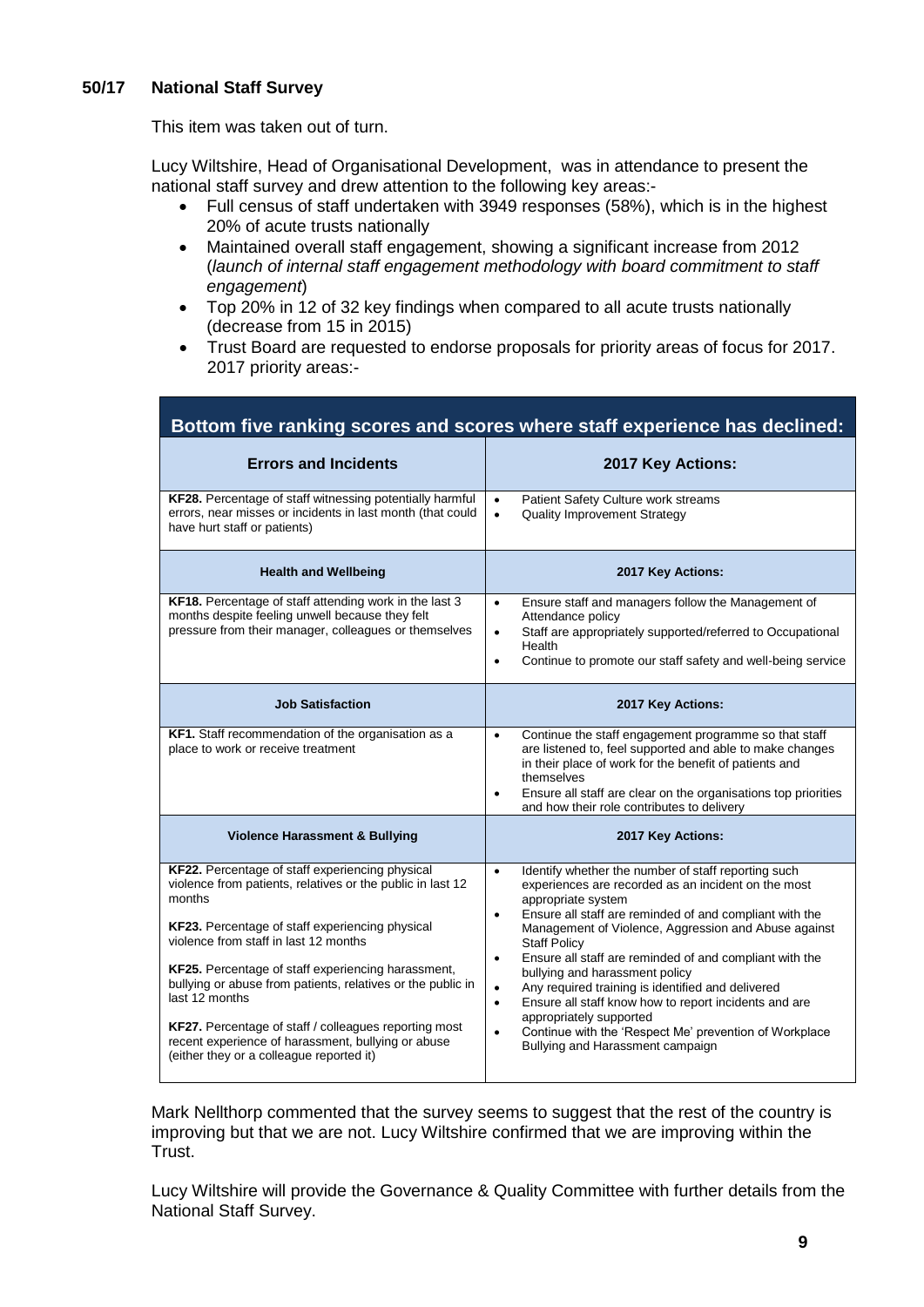# **Action: Lucy Wiltshire**

# **51/17 Delayed Transfers of Care**

The Interim Chief Operating Officer highlighted the following key points from her presentation:-

- A reportable DTOC occurs:
	- o When a patient is ready to depart from an acute or non-acute ( community or mental health) bed and is still occupying that bed
	- $\circ$  A clinical decision has been made that the patient is ready to transfer AND
	- o A multi-disciplinary team decision has been made that the patient is ready AND safe to discharge/transfer
- Medically optimised:
	- o Medically fit for discharge/ clinically optimised/medically optimised
	- o NOT the same as DTOC from a medical perspective only
		- o They may need further therapy or social care input
		- o Discharge to assess means much of this can be done outside of the acute setting

The Interim Chief Operating Officer assured the Board that there is a whole system review taking place. The Chairman has asked for an explanation as to why 'delayed transfer of care patients' are counted differently across the system.

# **Action: Interim Chief Operating Officer**

Mark Nellthorp remarked that delays in assessments have the effect of reducing delayed transfer of care figures and of increasing medically fit for discharge figures. The Executive Director for Emergency Care confirmed that 108 of 237 patients are currently waiting for other assessments; predominantly adult assessments. The assessment processes needs to be accelerated. The Chairman asked the Executive Director of Emergency Care to look at the MDT assessment process to ensure that it was working as it should.

### **Action: Executive Director for Emergency Care**

The Director of Corporate Affairs commented that delayed transfers of care and medically fit for discharge need to be more clearly defined; Social Care are only interested in delayed transfers of care, so we need to do all we can to ensure patients move from medically fit for discharge to delayed transfer of care to ensure Social Services support.

### **52/17 Audit Committee Report**

The Director of Finance drew attention to the following key points:-

- A Cyber Security business case is being put together and will go through the normal business case process
- The internal audit plan has been presented and has gone to the Executive Team for comment. It will then go to the Audit Committee for final approval
- The external audit plan and local counter fraud plans have been presented and noted by the Audit Committee
- Concern that the audit committee did not receive the Board Assurance Framework (BAF). The Director of Finance assured the Board that the BAF is presented at a lot of different meetings
- Review of the Standard Financial Instructions and Standing Orders is being undertaken to further support the Trust Recovery Programme. This will be brought to the Board for approval once it has been considered by the Audit Committee

## **53/17 Audit Committee Forward Planner**

The Director of Finance presented the planner to the Board for noting.

### **54/17 Board Assurance Framework**

The Director of Corporate Affairs highlighted the following key points:-